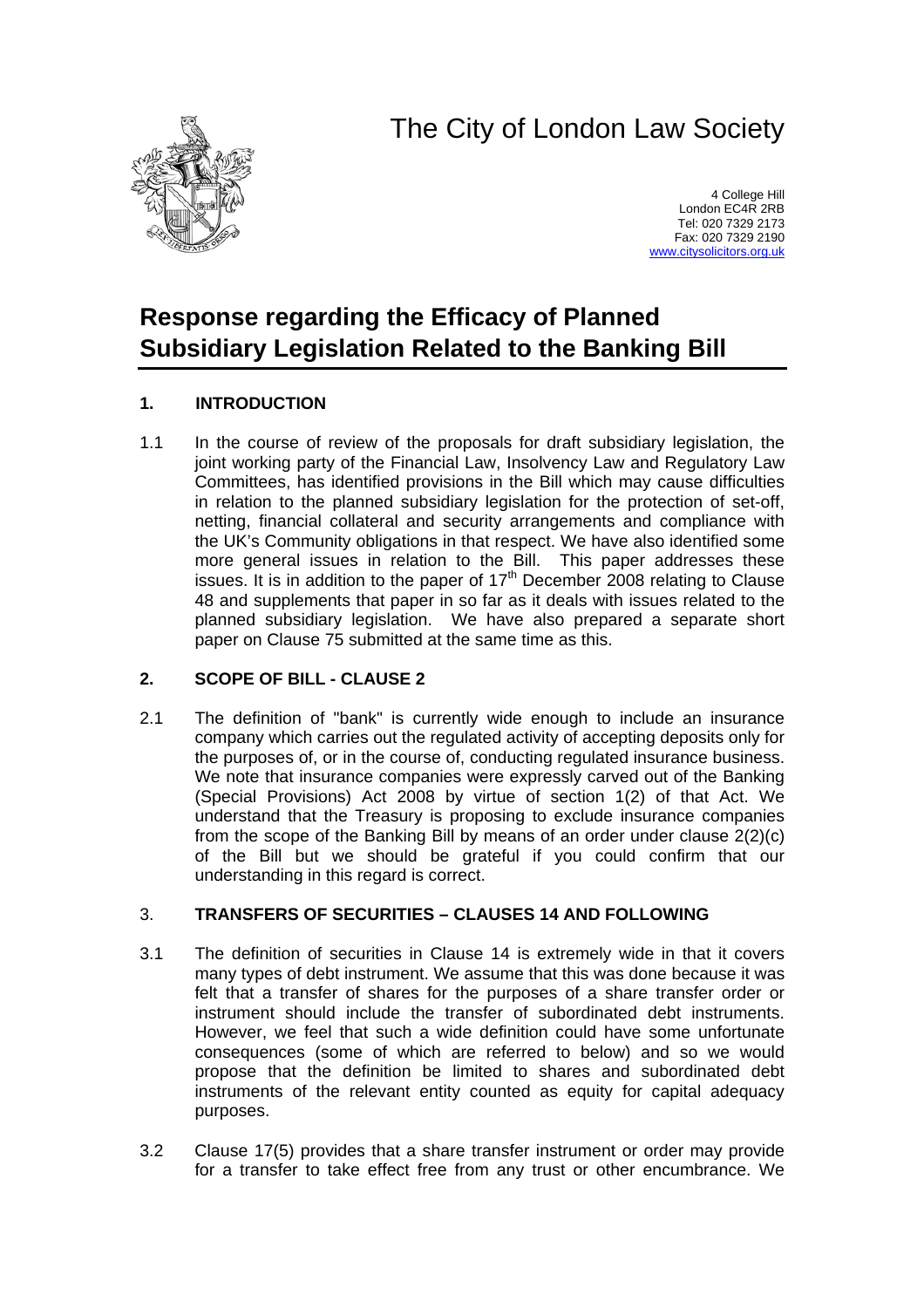assume it is there so that the transferee could receive a clean unencumbered title to the transferred securities. Without qualification, this could have a negative impact on any security which has been granted over the securities and we query whether this is consistent with the protections for security interests in the draft Safeguards Order or the UK's obligations under the Financial Collateral Directive. Furthermore, debt securities issued by banks or shares in banks are often held on trust for particular investors (including, for example, by pension funds). If it is possible for a share transfer instrument or order to disapply the proprietary interests created by such trusts, this could have a very significant impact on the investors (including pensioners). Limitation on the use of this power is needed so as to ensure that it has regard to EU law and also does not interfere with beneficial interests save to the extent necessary to give good title to the transferee.

3.3 Clause 19(1) allows a share transfer instrument or order to provide for the conversion of one form or class of securities into another form or class. This would allow the Authorities to convert debt securities into equity. This would be a significant interference with the legitimate expectations of investors and legal opinions in respect of (for example) corporate bonds or other debt securities issued by the bank in question would need to be qualified. Ultimately this could affect the willingness of counterparties to invest in UK banks. Again a clear limitation is needed, either in the Bill limiting the affected securities to shares and subordinated debt instruments or by way of provision for subsidiary legislation. This is important in order to protect the fund-raising ability of UK Banks.

# **4. CONTRACTUAL OVERRIDE PROVISIONS - CLAUSES 22 AND 38**

- 4.1 These clauses allow a share transfer instrument or order (clause 22) or property transfer instrument (clause 38) to disapply any contractual provision that would otherwise allow the counterparty to terminate a contract or other agreement, or to call an event of default, following the transfer of shares or property of the bank pursuant to the SRR. The events of default affected are not limited to ones in contracts or agreements to which the failing or failed bank is a party (see further below). Furthermore, in theory, an event of default which might otherwise be triggered by a transfer of property can be disapplied under clause 38 even if the rights and obligations under the contract in question are not part of the transfer but are left behind in the residual bank (although in practice it may be less likely that the Bank of England would exercise its powers in these circumstances).
- 4.2 At the very least, the provisions of these clauses should not apply to contracts or agreements which are covered by the UK implementations of the Financial Collateral Directive or the Settlement Finality Directive so as to ensure that parties are not prevented from exercising their rights given by the Directives.
- 4.3 There is also a concern that these provisions (and particularly clause 38) could give rise to doubts as to the efficacy of set-off, netting or security arrangements and give rise to a need to qualify legal opinions in a manner that would give rise to issues for UK banks in entering into such arrangements and thus raising the cost of capital for UK banks. In any well-drafted set-off or netting agreement, the counterparty will have a contractual right to terminate the relevant transactions following an event of default on the part of the UK bank. Similarly, as a preliminary step to enforcing its security, the counterparty will generally need to establish that an event of default has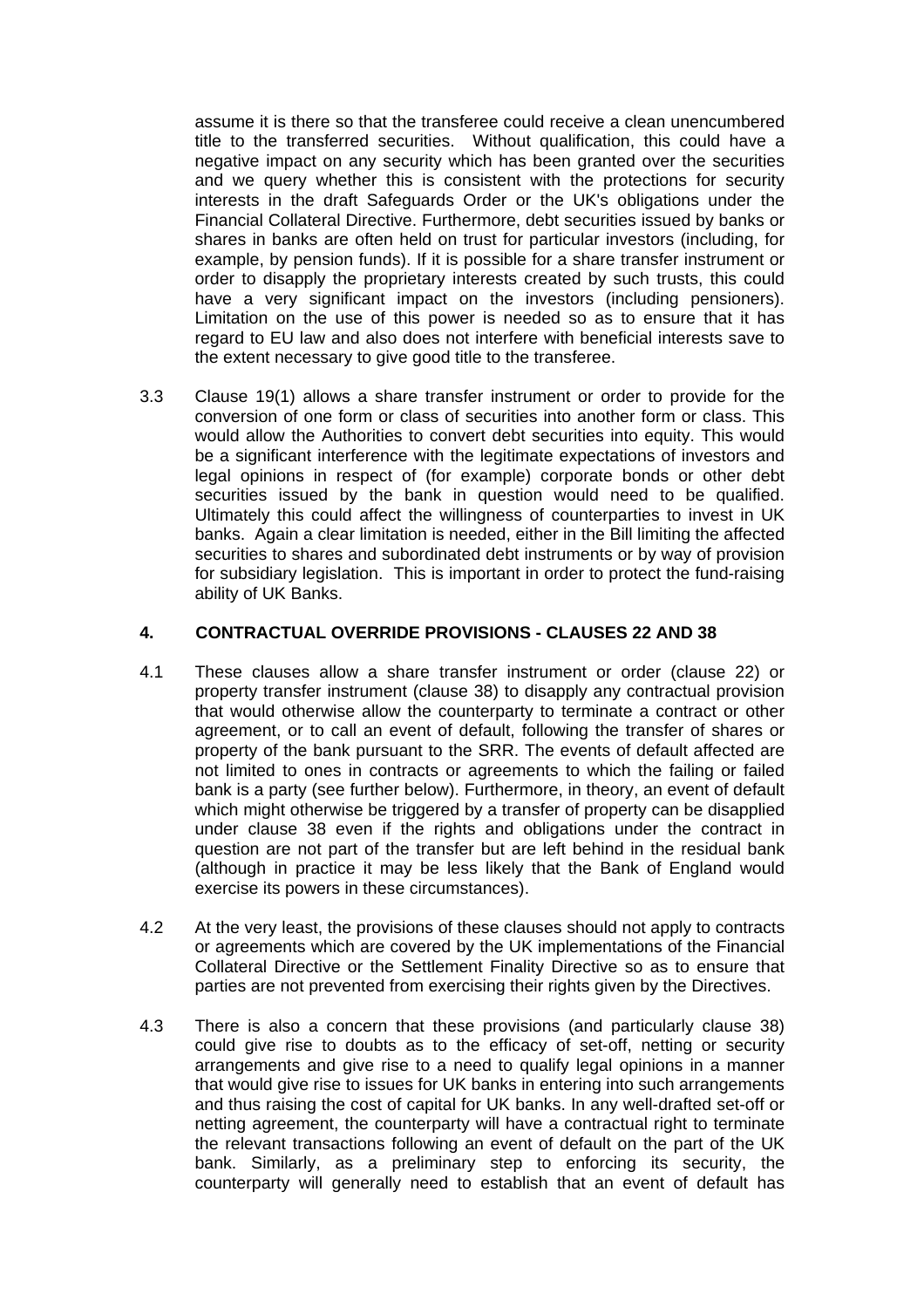occurred, thus enabling the counterparty to accelerate the secured liabilities. Again, a well-drafted security agreement will provide that the security becomes enforceable following such an event of default. If the counterparty is not able to close out its positions, or declare an event of default, following a share or property transfer, the right to set-off, net or enforce security will be jeopardized. This affects both interbank and banker/customer arrangements, and so goes to issues of risk reporting and compliance by companies with para 42 of IAS 32. The provisions are not qualified in any way by reference to the proposed Safeguards Order and we recommend that this qualification should be added.

- 4.4 It may be less objectionable if these clauses were restricted to circumstances in which the agreement containing the relevant default event provision was transferred to the private sector purchaser or bridge bank; provided that the draft Safeguards Order prevents the cherry-picking of transactions covered by a set-off or netting arrangement, the counterparty may be prepared to waive its right to terminate its positions, or to enforce its security, if all of its contractual positions are transferred to the new bank. However, there are three problems with this approach. First, the terms of these clauses are currently very widely written and they could be applied to rights and obligations left behind with the old bank, not merely to those transferred. Secondly, it is possible that the old bank (rather than the new bank) could be the "good bank" in the sense that the good parts of the business could be left behind, whereas the bad parts of the business could be transferred into another entity, so the better credit risk may be with the transferor. Thirdly, clauses 22(5)(c) and 38(5)(c) are very widely drafted so that, if there was a subsequent default by the transferee, and this was held (with the benefit of hindsight) that this default was connected to the share or property transfer, the subsequent default could be disapplied pursuant to clauses 22 and 38. This would have a significant impact on netting and collateral opinions as it will be essential to the counterparty that it can rely on any subsequent event of default on the part of the transferee.
- 4.5 The following changes to clauses 22 and 38 would address the issue:

"22(2) A share transfer instrument or order may provide for subsection (3) or (4)) to apply (but need not apply either) except that such an instrument or order shall not be disregarded in determining whether a default event provision applies if such default event provision is necessary or incidental to the exercise by the counterparty of any set-off or netting arrangement, or the enforcement of any security instrument, as those expressions are defined in section 48."

"38(2) A property transfer instrument or order may provide for subsection (3) or (4)) to apply (but need not apply either) except that such an instrument or order shall not be disregarded in determining whether a default event provision applies if such default event provision is necessary or incidental to the exercise by the counterparty of any set-off or netting arrangement, or the enforcement of any security instrument, as those expressions are defined in section 48."

4.6 With regard to clause 22, if the suggestion set out above were to be adopted, and the definition of securities in clause 14 were to be limited to shares or subordinated debt counted as equity for capital adequacy purposes, Other forms of debt instrument would fall outside the capital structure of a bank and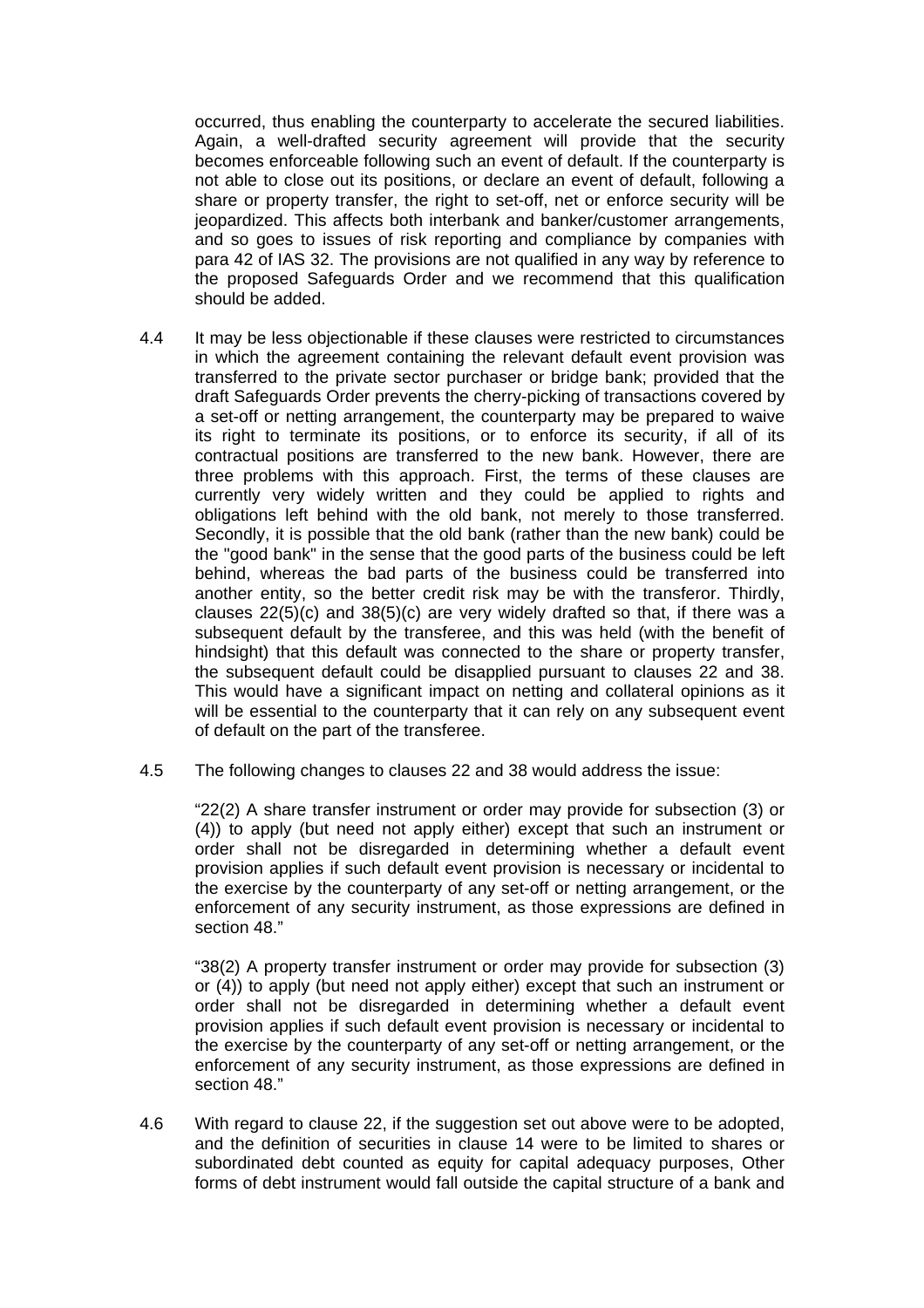so would be dealt with under the property transfer provisions, where the concerns we express about clause 38 would continue to apply.

- 4.7 With regard to clause 38, if the intention is to prevent a counterparty from terminating contracts which are part of a transfer to a new bank so as to provide the transferee with an ongoing, rather than a closed out, transaction, we suggest the best way to address this would be to provide specifically for this (subject to the issues identified in paragraph 4.4 above. Probably the most effective and lawful way at the present time would be for the FSA to forbid UK banks to accept such an event of default, potentially backed up with a proviso to the revised language suggested above. However, such a proviso could give rise to a concern about compliance with EU law, which might be best addressed in the context of the EU review of the laws on financial stability, and would need to address the concerns outlined in paragraph 4.4 above. We feel confident that the exclusion of an event of default specifically relating to a transfer to a solvent counterparty in the context of a rescue measure would be regarded by the European authorities as an appropriate contribution to financial stability.
- 4.8 A further issue in relation to clauses 22 and 38 (as currently drafted) is that the contractual overrides in those clauses are not limited to default event provisions in contracts to which the failing or failed bank is a party. The override can apply to a contract which references the failing or failed bank even where such a bank is not a party to the contract. For example, in a number of derivative products (including credit default swaps, equity derivatives, bond options and forwards), the troubled bank may be the "reference entity" or "underlying share" in respect of a contract between two other parties; in such a case, the payment or delivery obligations in the contract may be triggered by an event in relation to the troubled bank, even though the obligations are owed by and to two other parties (i.e. the contracting parties). These types of derivative product are essential to the proper functioning of the markets. In the case of credit default swaps, these are an important means for a counterparty to limit its exposure to a particular entity (i.e. by buying protection against a default in relation to such party) and, if the proper functioning of such products is called into question by the Bill, counterparties' appetite for risk may be decreased accordingly.
- 4.9. We suspect that it is not the Authorities' intention for clauses 22 and 38 to impact upon contracts to which the troubled bank is not a party and so this concern could easily be addressed by limiting the application of these clauses to contracts to which the failing or failed UK bank is a party. This would simply involve adding the words "to which the bank is a party" after the words "contract or other agreement" in clauses 22(1) and 38(1).

# **5. FOREIGN PROPERTY - CLAUSE 39**

- 5.1 We suggest that, given the overall policy requirement to support collateral, security and set-off or netting, in addition to requiring the transferor and transferee to take any necessary steps to ensure that the transfer of foreign property is effective as a matter of foreign law, the transferor and transferee should be required to ensure that following a transfer all necessary steps are taken to ensure that the collateral, security, set-off or netting rights are effective as a matter of foreign law, including by making any necessary registrations and carrying out any other necessary formalities.
- 5.2 It is unclear whether clause 39(4)(a) is intended to create a trust so that the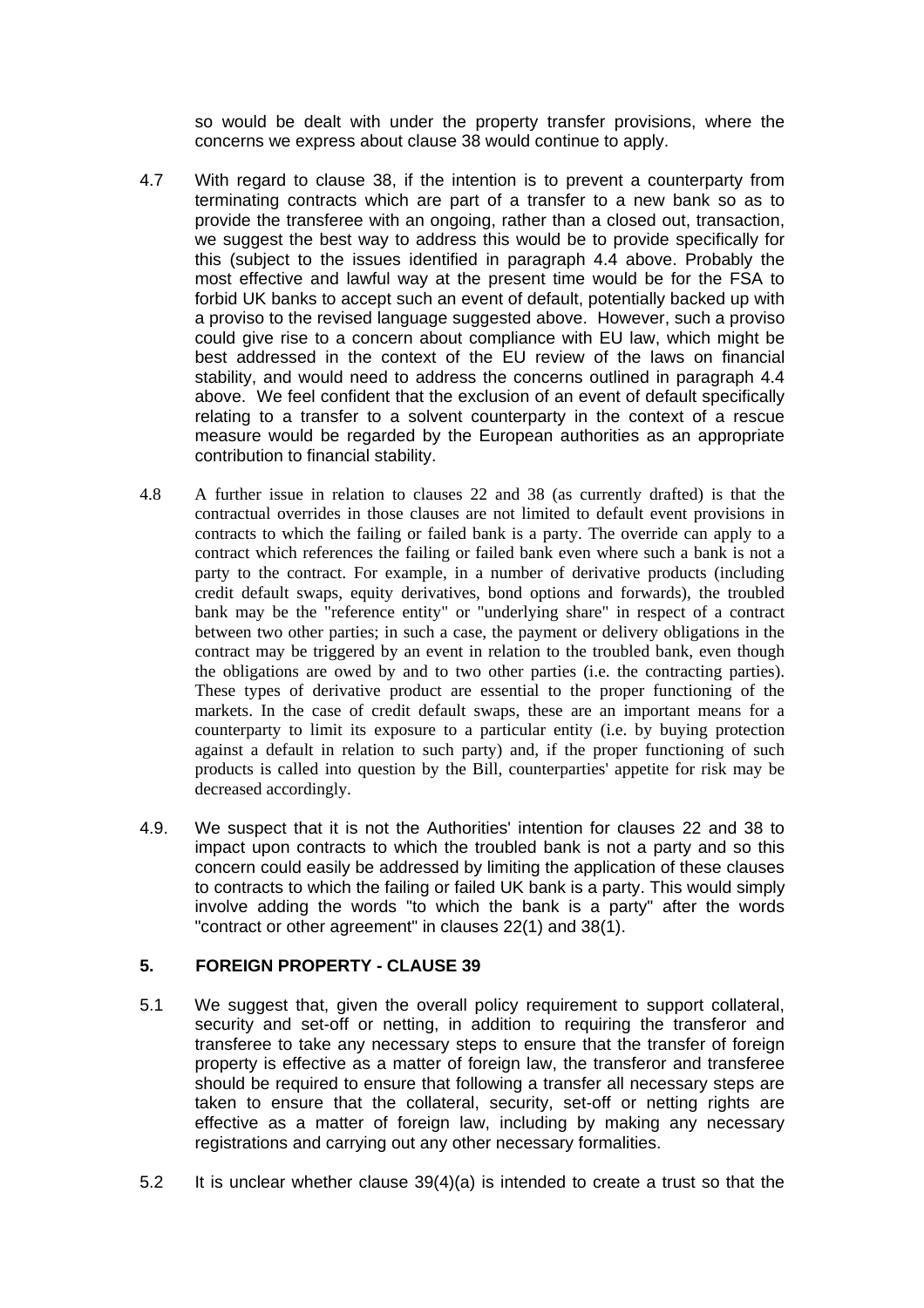transferee has a proprietary interest in the relevant property or right, or whether (as clause 39(6) suggests, the transferee's rights are merely contractual. While the creation of a trust might give rise to recognition issues in jurisdictions where the trust is not available (subject to that jurisdiction being a signatory to the Hague Convention on the Recognition of Trusts), if the transferee's rights are merely contractual, it will simply have an unsecured claim in the event of any insolvency proceedings in respect of the transferor (such proceedings being likely in practice in the circumstances). It would be clearer if clause 39(4)(a) could clearly state that the property or right was held on trust for the transferee, despite any cross-border recognition issues that might arise.

#### **6. COMPENSATION – CLAUSES 49 AND FOLLOWING AND "NCWO" PROVISIONS IN NOVEMBER CONSULTATION**

- 6.1 The original suggestion in the November consultation paper was that the compensation rights of creditors left behind with the residual bank would be assessed by reference to a hypothetical liquidation of the troubled bank, without the exercise of the Authorities' powers under the SRR. We understand that concerns were raised as to why a liquidation model was used, particularly as (absent the provisions in the Bill) an insolvent bank was more likely to be placed into administration than liquidation. As a result of these concerns, we understand that the Authorities are considering using a hypothetical administration, rather than a liquidation, as the model for assessing compensation rights.
- 6.2 While we have some sympathy with the concerns regarding the use of a hypothetical liquidation model, we do not see how the alternative model of a hypothetical administration will be workable. There are various different outcomes that can be achieved through an administration including rescue of the company (usually following the compromise of some or all of the debt through a scheme of arrangement or voluntary arrangement), a sale of the business as a going concern or the realization of assets, and the recoveries for creditors will very clearly depend on what outcome is pursued in practice. It is not clear to us how the Authorities will determine what the most appropriate outcome should be for the basis of the model or, in the case of a rescue following a compromise, what percentage of the debt it should be assumed would have been waived or converted into equity. This may be why a hypothetical liquidation (where the outcome is more certain) is currently used as the means of assessing the rights and interests of creditors for the purposes of determining whether the meetings of the different classes of creditors in a scheme of arrangement have been properly convened.

# **7. CONTINUITY PROVISIONS – CLAUSE 63 AND FOLLOWING**

7.1 As "group company" in clause 63(1) is very widely defined, this could include the limited liability partnership (**LLP**) in a covered bond structure (where the originator will have a membership interest in that LLP) or, possibly, the special purpose vehicle issuer in a securitisation transaction (although, generally speaking, the issuer will be an orphan and not part of the Originator's group). In this context, the power of the Bank of England (in clause 64(2)) to cancel a contract or other arrangement between the residual bank and a group company or to modify the terms of such contract could have a detrimental impact on such covered bond structures or securitisation transactions,